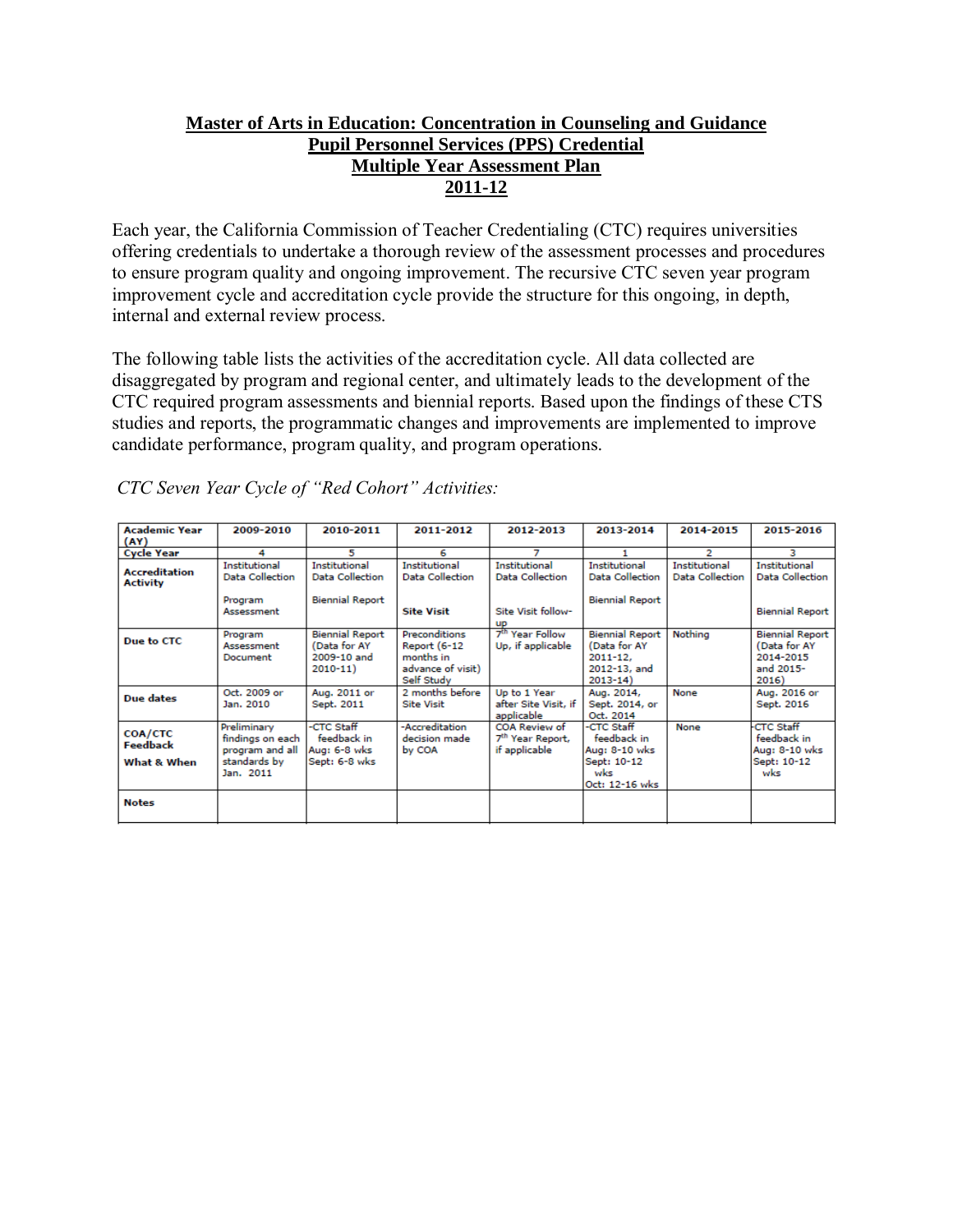## *CTC Accreditation Cycle*



### **Methods of Assessment and Criteria for Success**

Currently, assessment data is collected through internal and external sources. Focus groups representing staff, faculty, clinical supervisors, and advisory councils have worked together to discern a set of balanced assessment measures. They are listed below. All candidates are expected to be at the "proficient level of performance with a score of "3" or above in each rubric criteria. The assessments are listed below.

#### **Coursework Assessments**

Using Taskstream as the primary data storage system, the program collects key assessments known as Signature Assignments to gauge candidates' progress throughout their course of study and ensure Commission on Teacher Credentialing (CTC) program standards are met. Each Signature Assignment is evaluated using a supporting rubric. Annually, (end of each academic year), collected data is disaggregated by Regional Center and analyzed with results informing areas for program improvement. Rubrics may be found in the appendix. Criteria for success include earning a score of 3 or better on a 4-pt scale for each Signature Assignment.

- **Signature Assignment: In GED** 641, School Communities in a Pluralistic Society, candidates report on a particular cultural group present in their school district. Research the values, religious observances/holidays, learning styles, parental role in education, child rearing traditions, most appropriate ways to praise and discipline the children in school, communication styles (verbal and non-verbal) and how to best reach and teach these children. The project includes a reflection section on the most significant learning to the candidate and the application to teaching.
- **Signature Assignment: In GED662, Counseling and Counseling Theory, candidates**   $\bullet$ **are provided** an overview of the school counseling profession including historical content and knowledge of social and cultural foundations. Foundational counseling theories, skills and techniques are introduced as are stages of the counseling relationship. Purposes, types, and applications of research in counseling are introduced and a research paper serves as the Signature Assignment.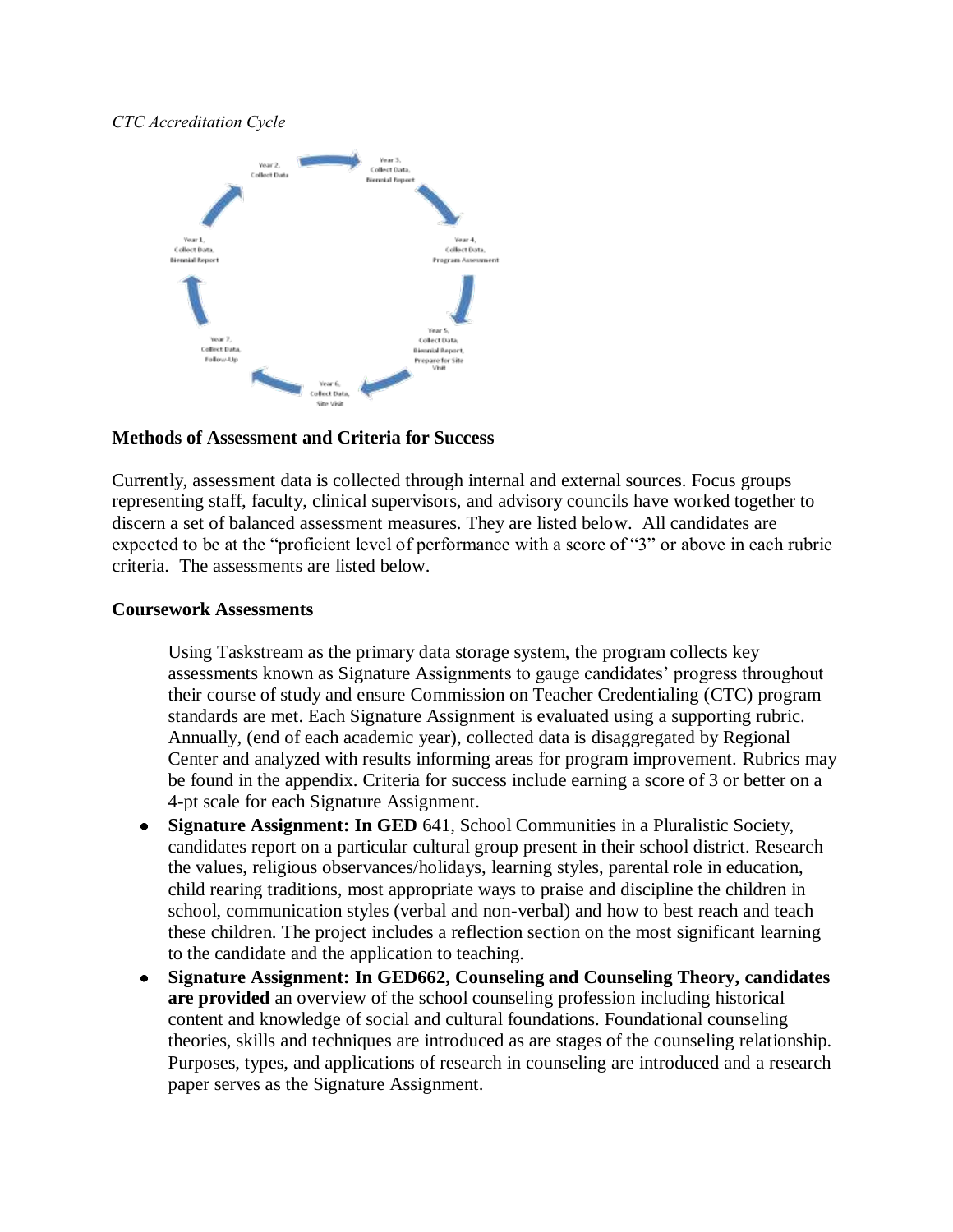- **Signature Assignment:** In GED 665, Safe Schools and Violence Prevention, candidates are provided with opportunities and experiences in understanding the way in which violence has transformed the educational experience of students in schools. Early intervention counseling techniques are explored, including the prevention of bullying, suicide, substance abuse, hate crimes, and gang conflict. Candidates learn how to effectively employ these counseling techniques when working with students, teachers and families and how to improve student self-esteem to assist in the development of a positive outlook for the future.
- **Signature Assignment: In GED667A and GED 677B, Comprehensive Counseling and Guidance Programs: Coordination and Collaboration, candidates gain** an understanding of the development, operation, management and ongoing evaluation of a comprehensive counseling and guidance program at the elementary, middle and high school levels. The course describes, defines and discusses the elements necessary for the development of an effective guidance program that includes coordination of services, and collaboration with key individuals and groups including parents, administrators, teachers, and community-based organizations. Candidates use the Support Personnel and Accountability Report Card (SPARC) as their signature assignment.
- **Signature Assignment: I**n GED 677, Teaching Strategies for Special Populations,  $\bullet$ candidates build on their knowledge, skills, experiences and strategies acquired during preliminary preparation for teaching students with disabilities, students in the general education classroom who are at risk and students who are gifted and talented. Each candidate will review and learn application principles for the statutory provisions of the Individuals with Disabilities Education Improvement Act (IDEIA), and Section 504 of the Rehabilitation Act of 1973, discuss and reflect on subsequent changes in the Acts, statutory and/or local provisions relating to the education of students who are gifted and talented. A culminating leadership project reflecting collaboration, differentiation strategies, and student advocacy serves as the signature assignment.
- **Signature Assignment: In GED687, Research, Field Studies, and Practicum Counseling and Guidance** 100 hours of supervised field work in counseling and guidance are archived. Candidates demonstrate their ability to reflect on their work as a school counselor through a culminating portfolio project in GED687 Fieldwork. The portfolio requires candidates to reflect on each of the CTC's 32 standards, write a paragraph stating how they demonstrate competency in each standard, and provide three pieces of evidence to support what they have stated. In addition, candidates are required to conduct four case studies on actual school clients during their fieldwork; one is submitted on TaskStream as a Signature Assignment.

#### **Dispositions Assessments**

Every PPS candidate will have four opportunities to be assessed and track their growth on the Dispositions of Noble Character throughout the program. All Disposition assessments and the *School Counselor Professional Growth Chart* will be completed on Taskstream. In GED 662, candidates will complete a self-assessment and can choose two professors to assess them from the following PPS courses; GED 663, GED 664, GED 667, GED 665, GED 633, GED 601, GED 670, GED 641, and GED 681(candidates must ask the professor within the first week of class). The final assessment will be completed by one of the Site Supervisors